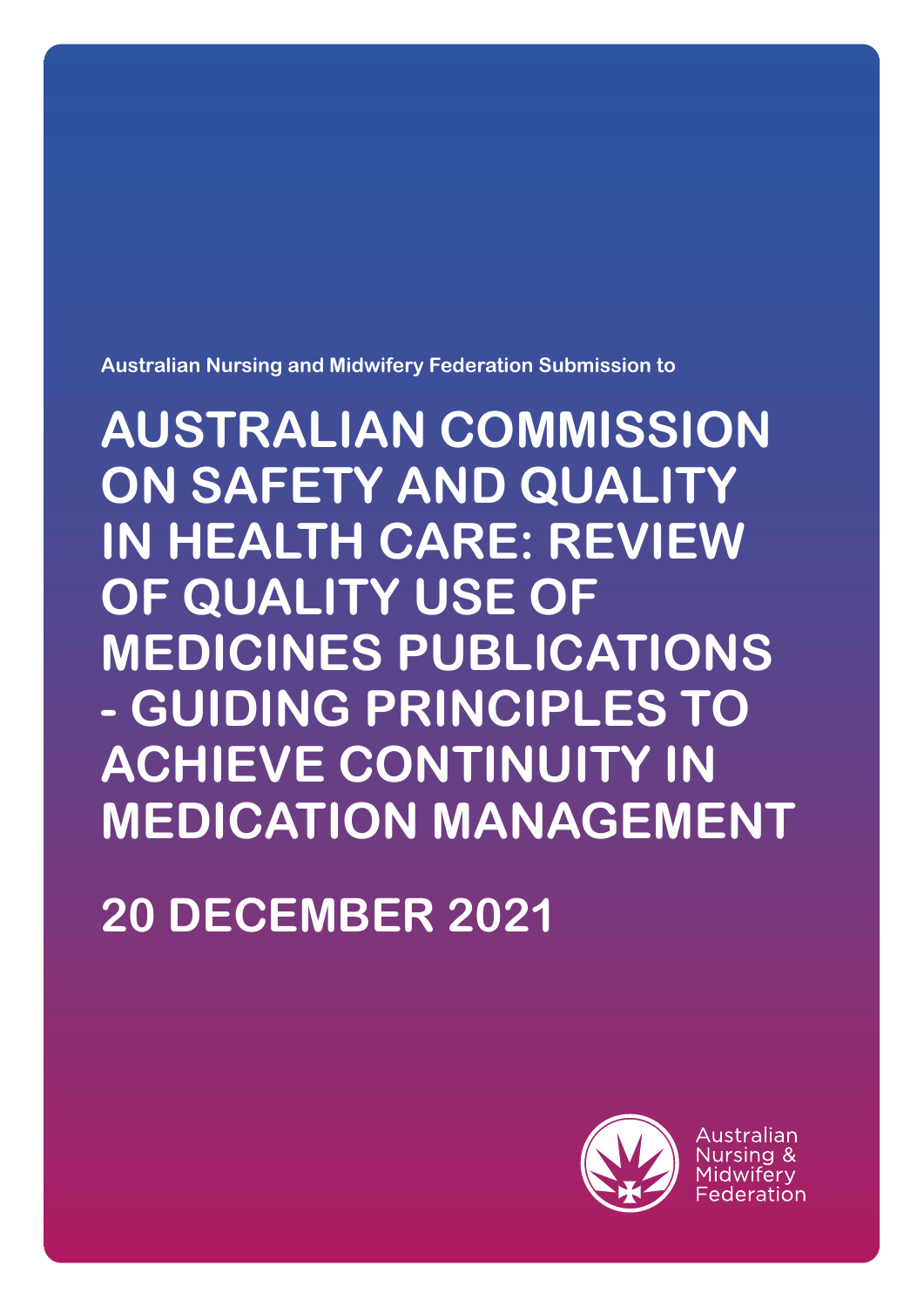

Australian Nursing and Midwifery Federation / **ACSQHC Review of Quality Use of Medicines Publications** 

**Annie Butler Federal Secretary**

**Lori-anne Sharp Federal Assistant Secretary**

**Australian Nursing and Midwifery Federation Level 1, 365 Queen Street, Melbourne VIC 3000 E: anmffederal@anmf.org.au W: www.anmf.org.au**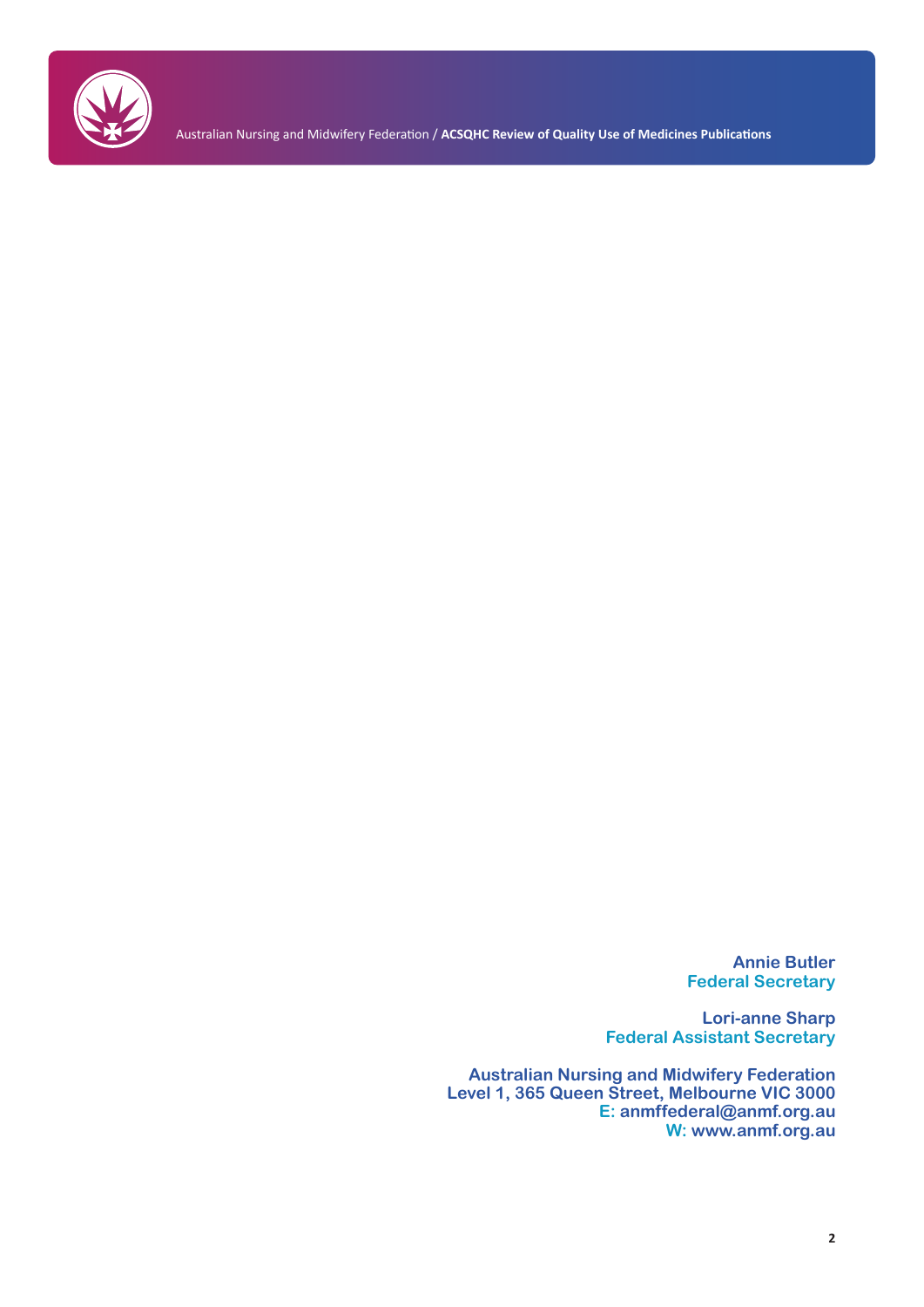

# **INTRODUCTION**

The Australian Nursing and Midwifery Federation (ANMF) is Australia's largest national union and professional nursing and midwifery organisation. In collaboration with the ANMF's eight state and territory branches, we represent the professional, industrial and political interests of more than 300,000 nurses, midwives and carers across the country.

Our members work in the public and private health, aged care and disability sectors across a wide variety of urban, rural and remote locations. We work with them to improve their ability to deliver safe and best practice care in each and every one of these settings, fulfil their professional goals and achieve a healthy work/life balance.

Our strong and growing membership and integrated role as both a professional and industrial organisation provide us with a complete understanding of all aspects of the nursing and midwifery professions and see us uniquely placed to defend and advance our professions.

Through our work with members we aim to strengthen the contribution of nursing and midwifery to improving Australia's health and aged care systems, and the health of our national and global communities.

The ANMF welcomes the opportunity to provide feedback on the Australian Commission on Safety and Quality in Health Care (ACSQHC) review of Quality Use of Medicines Publications - *Guiding principles to achieve continuity in medication management*. The ANMF has also provided responses to the ACSQHC's consultations on updating other Quality use of Medicines Publications – *Guiding principles for medication management in residential aged care facilities* and the *Guiding principles for medication management in the community*.

The consultation paper outlines a comprehensive review of the *Guiding principles to achieve continuity in medication management*. On review, the main areas of concern that the ANMF believe require further consideration are the principles that address collaboration and care-coordination within the health system, nursing and midwifery accountability and responsibility for medicines management, and the workforce required to uphold the principles.

Registered nurses and midwives play a key role in medicines management, and therefore achieving continuity of medicines management. The ANMF is increasingly concerned by the growing trend for nurses and midwives to be working in environments where their accountability and responsibility for medicines management is compromised by organisational culture, lack of staffing and poor skills mix. Furthermore, ANMF members regularly identify medicines management as a major concern for them in care delivery. The current guiding principles perpetuate this situation as they provide no clear direction for the quality use of medicines,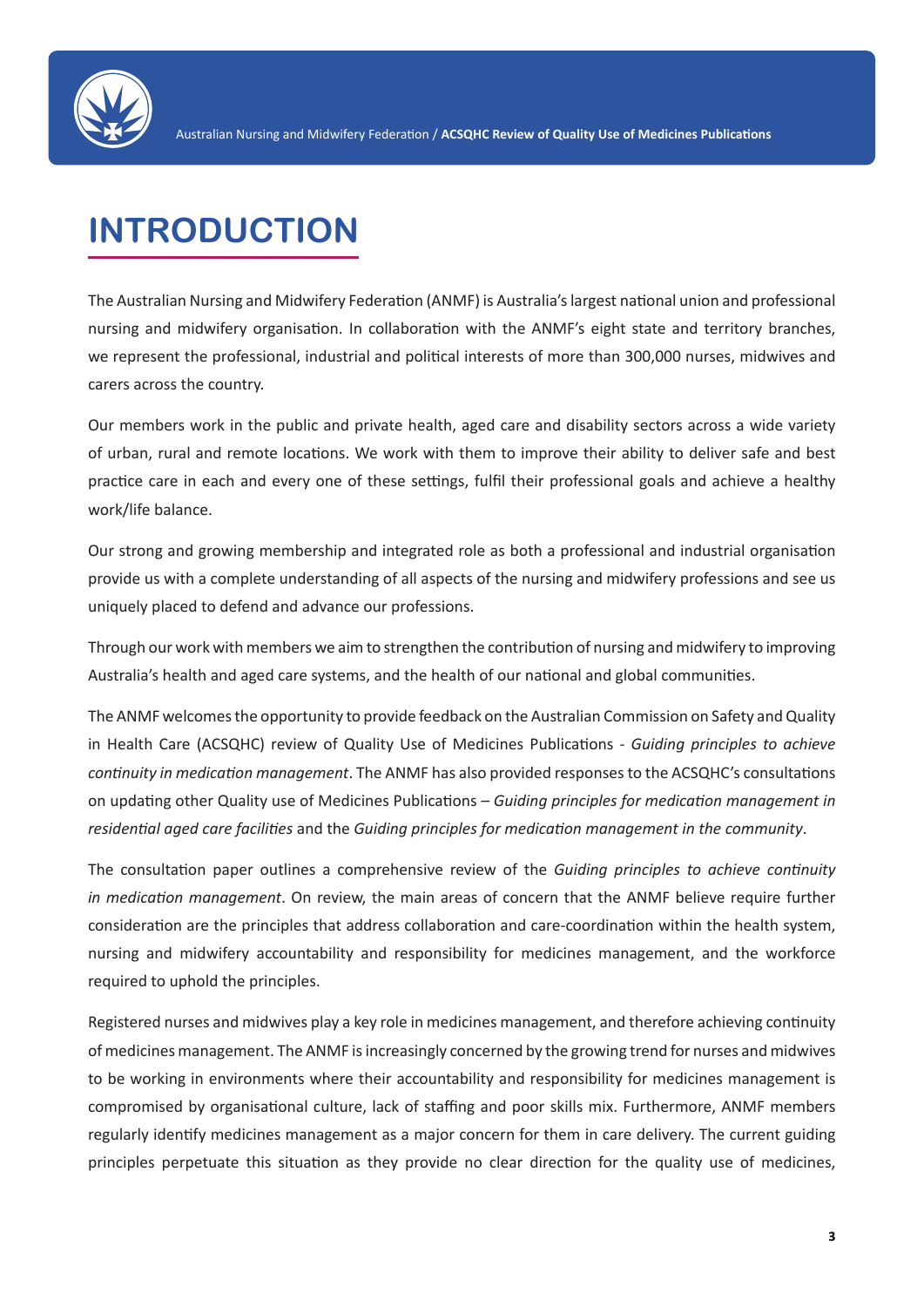

including at the point of administration. The proposed guiding principles also do not provide guidance that holds professional standards above organisational direction.

To address this, the ANMF suggests the guiding principles for achieving continuity in medication management stipulate and uphold the regulatory requirements for nurses and midwives with regards to their professional accountability and responsibility for medicines management. In doing so, the staffing and skills mix required for nurses and midwives to provide medicines management that supports people receiving care transitioning across health care settings and the community should be identified as a component of the organisation's role in accountability and responsibility for medicines management.

# **SURVEY QUESTIONS**

### **1. Collaboration and care-coordination within the health system**

**1. Recommendation: That collaboration and coordinated care have a heightened focus across the 10 principles by incorporating the outlined elements across the 10 principles**

#### Agree

The ANMF supports this recommendation for a greater emphasis and inclusion of collaboration and coordinated care across the 10 principles.

However, it must be noted that for care coordination and collaboration to occur, health practitioners require skills, knowledge and expertise as well as the time to provide this element of care. To use aged care as an example, a trend towards low staffing levels and an inappropriate skills mix impacts on quality use of medicines, including continuity of medicines management through suboptimal collaboration and communication between health practitioners and organisations. The Royal Commission into Quality and Safety in Aged Care identified that having the right number of the right staff would mean that care is not rushed, missed or unable to be provided. Nurses and midwives would have the time to provide robust clinical care assessments, handover shared care obligations in collaboration with general practitioners, allied health teams and other relevant health care specialists and provide coordinated care including medicines management across health care services and the community.

The guiding principles must explicitly identify the workforce requirements that enable the best practice described therein. Without addressing workforce, providing care that aligns with the guiding principles, including collaboration and care coordination of medicines management will be compromised.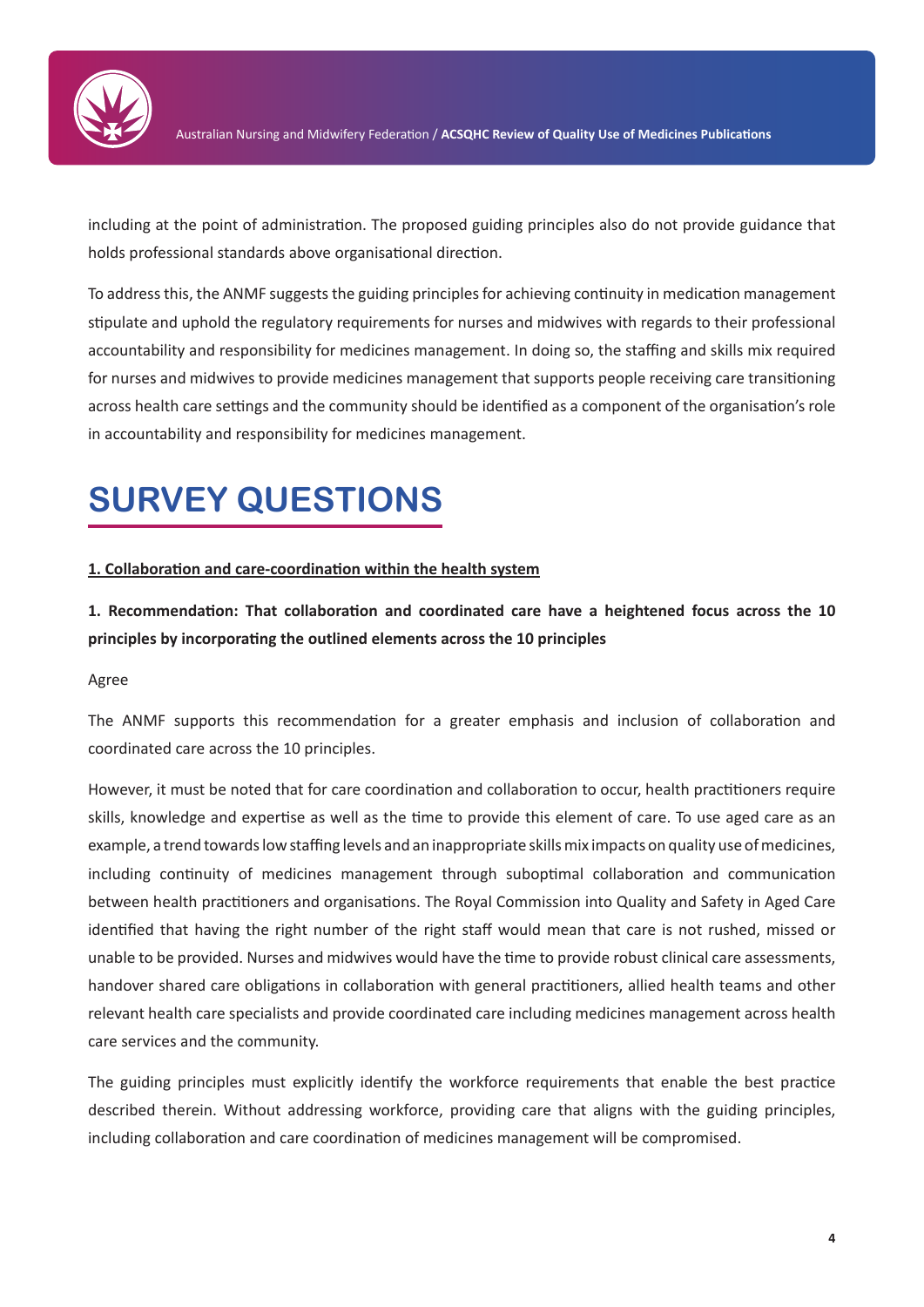

Furthermore, registered nurses and midwives are integral to the provision of high quality care across the health care system. They play a key role in medicines management as they have the knowledge and expertise to implement quality use of medicines. Registered nurses and midwives provide comprehensive clinical assessment pre and post medicines administration and work with prescribers and pharmacists to ensure that medicines are ordered and available for the person receiving care, stored appropriately, administered correctly and documented. Therefore, it is critical collaboration and coordinated care processes referred to in the revised guiding principles do not focus only on medical practitioners and medical specialists as leaders of medication management, nor diminish the scope or autonomy of nursing and midwifery practice.

#### **2. Person-centred care**

**2. Recommendation: That person-centred care as outlined above has a heightened focus across the 10 guiding principles to ensure clinicians and members of the healthcare team involve patients in every step of their transition of care**

#### Agree

The ANMF strongly supports integration of person-centred care throughout the revised guiding principles. A focus on the person at the centre of all care delivery will assist their lived experience to be incorporated into the systems that support continuity of medicines. Care collaboration and communication should exist within a person-centred framework where the person's healthcare rights and respect for their autonomy is upheld.

#### **3. Patient Safety and Quality Systems**

**3. Recommendation 1: That a new GP titled Patient Safety and Quality Systems be added to the Guiding Principles publication**

#### Agree

**4. Recommendation 2: That the new GP outlines the need for systems that are used to support and promote safe and effective transitions of care via the development of:**

- **• policies and procedures**
- **• measurement and quality improvement strategies**
- **• risk management strategies**
- **• incident and feedback and complaints management**
- **• the identification of high-risk patient populations and social determinants of health**
- **• the management of healthcare records**

#### Partly Agree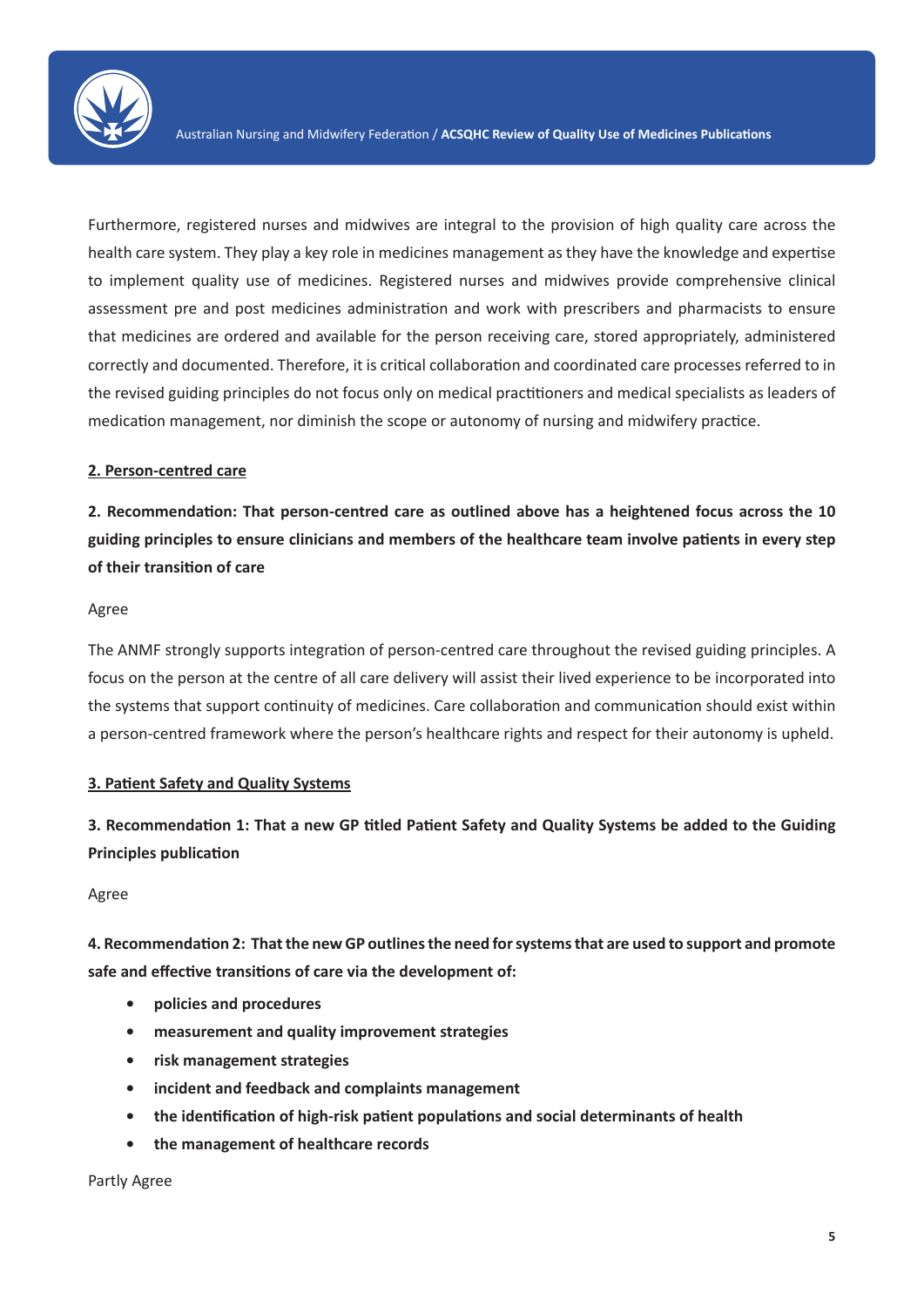

The ANMF agrees with the new GP outlining the requirements for systems to ensure they support and promote safe and effective transitions of care. The ANMF does however recommend that an additional point is added to the list identified above which addresses the importance of having a workforce that is adequately resourced and has the right skills mix that meets the assessed needs of the person receiving care.

### **GP 1 - Guiding Principle 1 - Leadership for Medication Management**

### **GP 1 - Change to Clinical governance, leadership and organisational culture**

### **5. Recommendation 1: Alter the focus of GP 1 to Clinical governance, leadership and organisational culture**

Agree

The ANMF supports the proposed emphasis on organisational culture and effective leadership in this principle.

Organisations must have systems and policies in place, and provide a culture that supports health practitioners to uphold their professional, regulatory and legislative responsibilities in quality use of medicines. These systems and policies must also foster a culture wherein health practitioners are able to raise concerns with leadership and advocate where quality use of medicines is being compromised, without consequence.

Any clinical governance framework in medicines management must also be inclusive of the multidisciplinary team including nurse practitioners, nurses and midwives.

**6. Recommendation 2: That GP 1 have a broader more contemporary alignment with the concepts of clinical governance, leadership, and culture.**

#### Agree

**7. Recommendation 3: That GP 1 incorporates coordinated governance and leadership between hospitals (public and private), the community (general practitioner, pharmacist, and other health care providers), residential aged care facilities and patients/carers.**

#### Agree

The ANMF supports the importance of a connected interface between all health sectors that has established governance and leadership. The current disconnect between sectors presents a significant barrier to continuity of care including medicines management. The proposed new governance and leadership processes must improve communication and handover to the multidisciplinary team including registered nurses and midwives working in community care, aged care and health services. Where necessary, this should include policies regarding handing over medication management to health practitioners educated and competent in medicines management.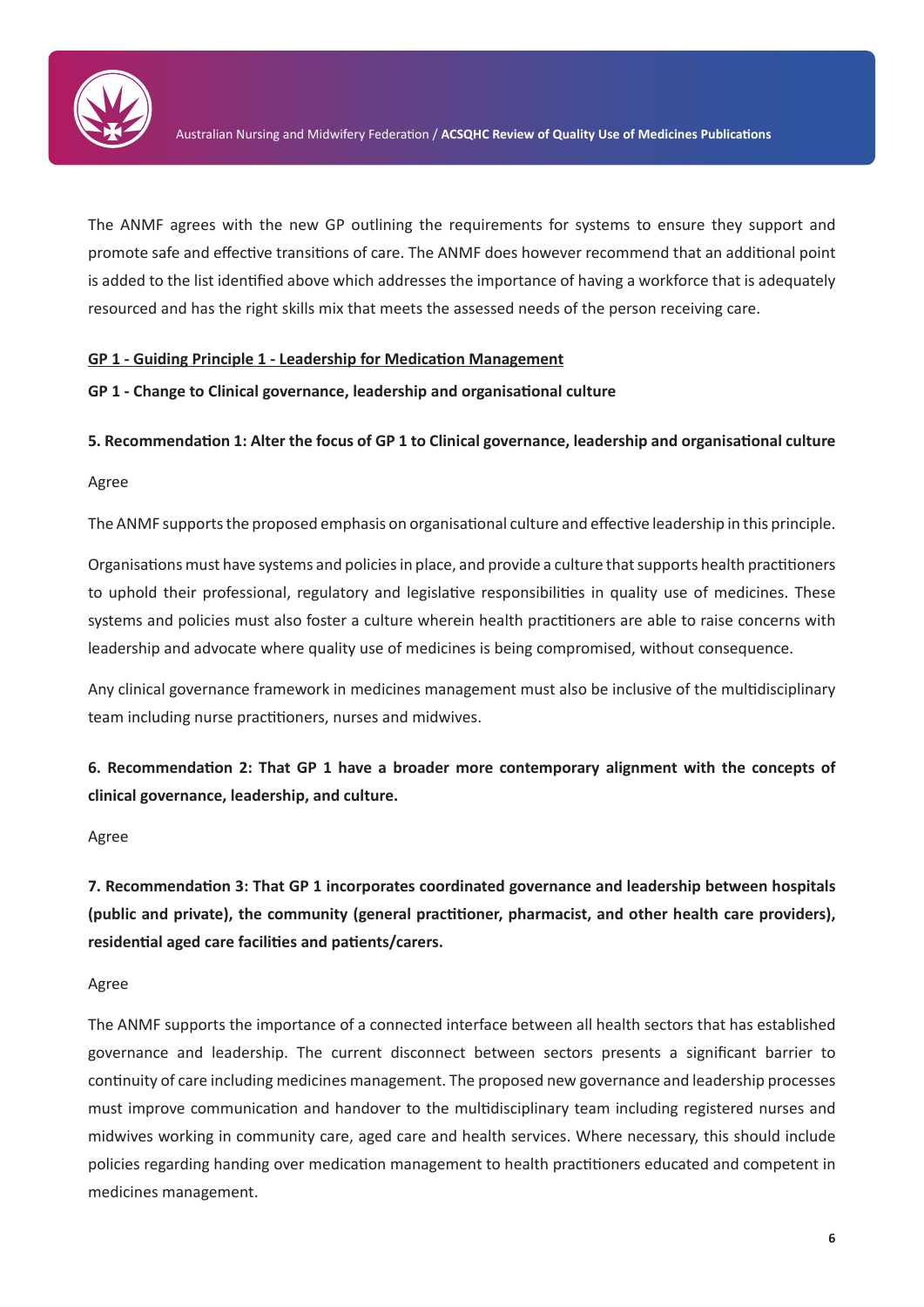

Further, the ANMF notes the proposal to include local general practitioners in hospital management structures. As the largest health professions, nurses and midwives need to also be included in these processes. Health service practitioners, including nurses and midwives should also be represented in the governance processes for primary health and within nursing homes.

### **GP 2 - Responsibility for medication management**

*Recommendations: That GP 2 be retained and broadened to address organisational responsibility, specifically*:

**8. Recommendation 1: That professional responsibility be retained in GP 2**

Agree

**9. Recommendation 2: That the updated GP 2 differentiates between organisational and professional responsibility to ensure there are systems and mechanisms to:**

- **a. identify and allocate resources, both in workforce and Information Technology**
- **b. responsibility for the implementation of routine use of validated measures of medication management services (e.g. quality indicators)**
- **c. regular measurement of culture (e.g. validated measures of organisational culture) and an approach to quality improvement, which applies both within and across sectors.**
- **d. develop mechanisms for education and training for health care professionals in quality processes and the use of digital technology**

### Partly agree

Whilst it is important for organisations to assume some responsibility for medicines management for example, the implementation of validated measures of medication management services, caution should be exercised in broadening their responsibility to identifying and allocating workforce resources. The ANMF therefore has some concerns supporting this recommendation and the existing principle which states '*delegation can be at the discretion of health service managers*' (p23).1

Regulated health practitioners are required by law to practice within professional standards and frameworks. Nurses and midwives, as per the regulatory requirement set out by the Nursing and Midwifery Board's (NMBA) *Decision Making Framework for Nurses and Midwives<sup>2</sup>* have a professional responsibility to decide when and to whom delegation and supervision is appropriate.

<sup>1.</sup> Guiding principles to achieve continuity in medication management (2005). Retrieved 30 November 2021 from https://www1. health.gov.au/internet/main/publishing.nsf/Content/EEA5B39AA0A63F18CA257BF0001DAE08/\$File/Guiding-principles-toachieve-continuity-in-medication-management.pdf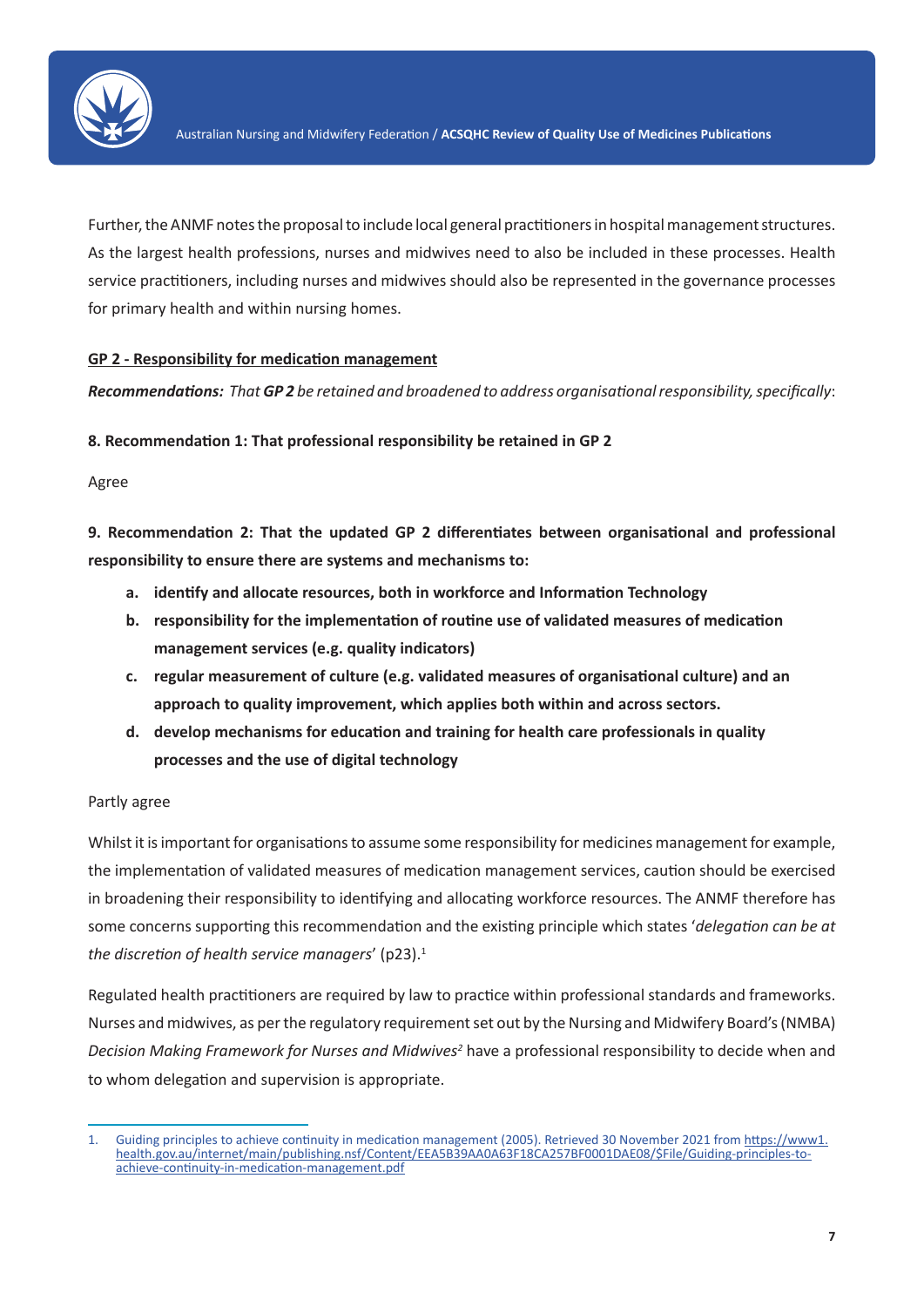

Alarmingly, our members are reporting quality use of medicines is compromised in some health care settings due to inadequate staffing and poor skills mix where professional responsibilities are usurped by organisational culture, systems and directives to delegate and supervise care in untenable circumstances.

It is the ANMF's position that organisations have a responsibility to support the health practitioners they employ to practice in line with their professional obligations and not determine who nurses and midwives will delegate and supervise. A guiding principle that is developed to outline the responsibilities of professionals and organisations in quality use of medicines must clearly articulate and protect the regulatory requirements of health practitioners, including those of nurses and midwives that have been designed to protect people receiving care.

### **GP 3 - Accountability for medication management**

### **10. Recommendation 1: That GP 3 be combined with GP 2 - Responsibility for medication management**

Agree

# **11. Recommendation 2: That the content in GP 3 be retained and broadened to include organisational accountability**

### Partly agree

Organisations need to be accountable for their role in medications management, however as discussed in the response to Guiding Principle 2, question 9, the ANMF cautions against organisations being able to override professional, regulatory and legislative controls that exist to safeguard the public. Any guidance used to support medication management must always uphold the mandatory professional standards required by health practitioners involved. An important example of this is the NMBA's *Decision Making Framework for Nurses and Midwives* which clearly identifies the delegation process for nursing activities by registered nurses and midwives. The current framework identifies a number of factors that a registered nurse or midwife must consider using a risk management approach when delegating and supervising aspects of nursing and midwifery care including medication management. Nurses and midwives are accountable and responsible for the care they provide, delegate and supervise. Accordingly, organisations must not assume responsibility or accountability for the delegation of nursing activities such as those undertaken in medication management.

A guiding principle that describes accountability and responsibility for medication management must clearly articulate the role of health practitioners, including nurses and midwives, and organisations ensuring this is in line with professional standards for practice.

<sup>2.</sup> Nursing and Midwifery Board of Australia. (2020). Decision-making framework. Retrieved 30 November 2021 from https://www. nursingmidwiferyboard.gov.au/codes-guidelines-statements/frameworks.aspx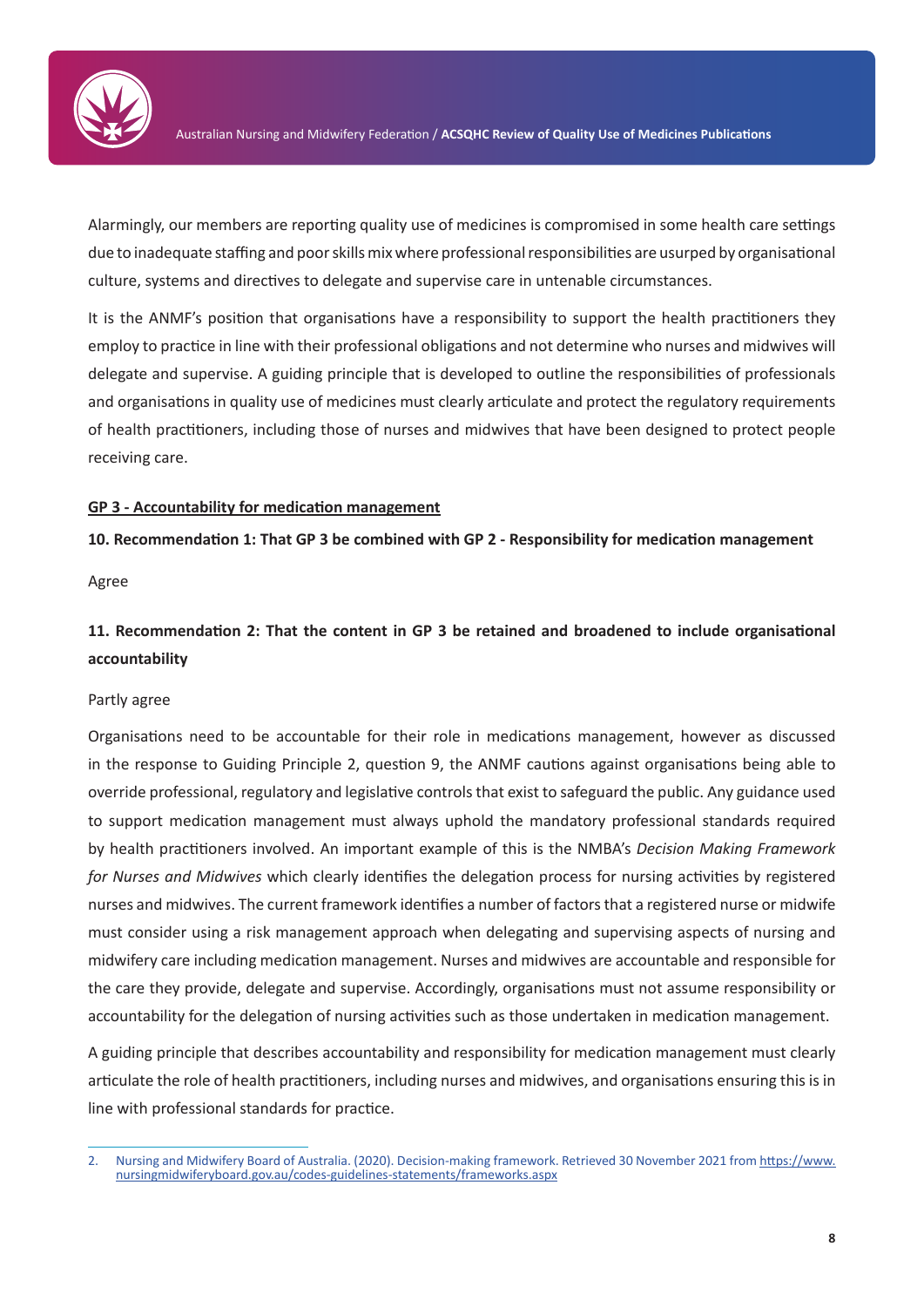

### **GP 4 – Accurate medication history**

**12. Recommendation 1: That the intent of GP 4 be retained and be renamed Medication Reconciliation**

Agree

**13. Recommendation 2: That the updated GP 4 have a heightened focus on the two elements of medication reconciliation, a BPMH and reconciling the BPMH**

Agree

**14. Recommendation 3: That GP 4 incorporates a person-centred care approach with a greater focus on coordinated care**

### Agree

In addition to the language being amended to align with the guiding principles' greater focus on 'personcentred care', person-centred language should be integrated throughout all other guiding principles in the document not just those singled out by the consultation survey.

# **15. Recommendation 4: That GP 4 highlights the role of digital technology in supporting medication reconciliation**

### Agree

Incorporating advances in digital health technologies including care delivery software and ongoing collection and analytics of data to improve quality use of medicines is essential. Given the pace at which digital health is developing, consideration should be given to how this principle will remain contemporary over time and enable new technologies to be utilised whilst also supporting safe, quality care.

To facilitate organisational adherence to this principle, clear expectations of the required digital infrastructure for data collection and analytics to facilitate optimal medicines management need to be outlined. This should include: access to information at the point of care; sufficient digital health resources for the workforce; implementation of software that is interoperable with other systems including the My Health Record; and privacy and security policies and processes that are understood and used.

**16. Recommendation 5: That GP 4 incorporates evidence-based interventions to further facilitate medication reconciliation**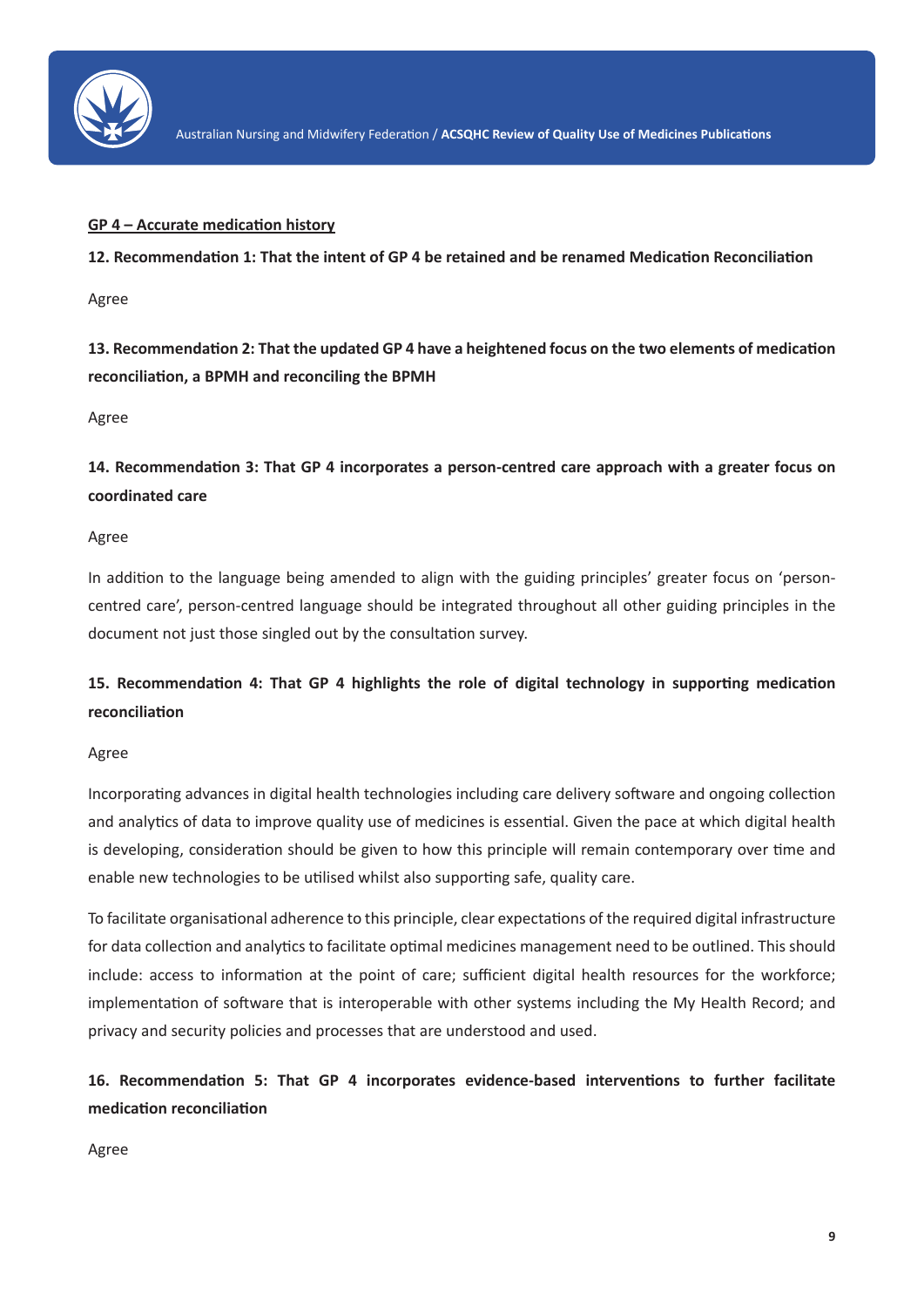

# **17. Recommendation 6: That GP 4 outlines strategies for prioritising patients for medication reconciliation if it cannot be completed for all patients**

### Partly agree

For the delivery of safe, quality, continuity of care in medicines management, medication reconciliation should be a priority for all people receiving care. Strategies developed in response to this recommendation must include serious incident reporting and continuous quality improvement processes to address any systemic factors that have contributed to the delay in medication reconciliation such as workforce shortfalls.

# **18. Recommendation 7: That GP 4 addresses medication management outside of 'standard operating hours', in 'emergency situations' and in regional and remote areas**

### Agree

Registered nurses and midwives are fundamental to safe medicines management for people receiving health care. They have the skills to assess, prescribe (where endorsed to do so), initiate (where authorised to do so), administer and monitor the use of medicines. It is the recommendation of the ANMF that the role and scope of practice of nurses, nurse practitioners and midwives in medication management must be recognised to address continuity in medication management outside of 'standard operating hours', in 'emergency situations' and in regional and remote areas.

## **GP 5 - Assessment of current medication management**

**19. Recommendation 1: That the intent of GP 5 be retained and be renamed Medication Review to reflect contemporary terminology**

Agree

## **20. Recommendation 2: That GP 5 reflects contemporary practice standards and guidelines**

### Agree

All guiding principles, across all three quality use of medicines publications, must reflect contemporary practice standards and guidelines including those required by law by health practitioners.

# **21. Recommendation 3: That GP 5 is broadened to be inclusive of the different types of transitions of care and the different high-risk populations**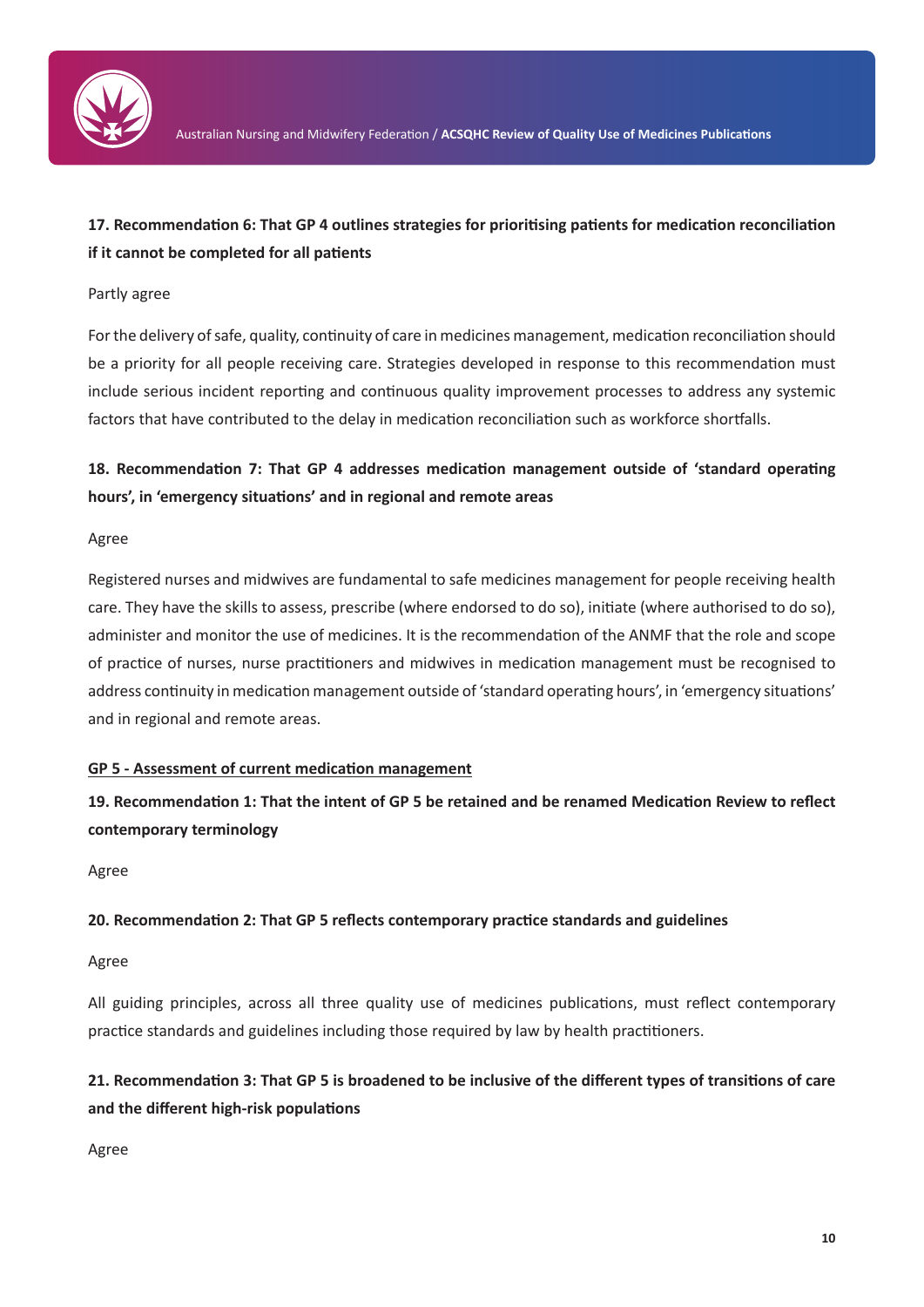

The ANMF supports this recommendation and further suggests Guiding Principle 5 be reframed to embed a person-centred care focus at each stage of the medication review. In addition to the language being amended to align with the guiding principles' greater focus on 'person-centred care', person-centred language should be integrated throughout all other guiding principles in the document not just those singled out by the consultation survey.

### **22. Recommendation 4: That GP 5 has a heightened focus on the use of digital health strategies**

### Agree

The ANMF agrees with the importance of a heightened focus on the use of digital health strategies. Digital health technologies are a key enabler to improving continuity of medicines management in particular improving communication across sectors and practitioners.

As previously discussed above in question 15, it is essential that this heightened focus also progresses access to information at the point of care; sufficient digital health resources for the workforce; implementation of software that is interoperable with other systems including the My Health Record; and privacy and security policies and processes that are understood and used.

## **GP 6 - Medication Action Plan**

**23. Recommendation 1: That the intent of GP 6 be retained and be renamed Medication Management Plan to reflect contemporary terminology**

### Agree

**24. Recommendation 2: That elements of the existing GP 6 outlined below are retained:** 

- **• it be developed with the consumer and relevant health care professionals as early as possible in the episode of care**
- **• form an integral part of care planning with the consumer**
- **• be reviewed during the episode of care and before transfer**
- **• actual and potential medication management issues (problems and needs, including risk assessment) identified during assessment (GP 5)**
- **• medication management goals**
- **• actions/strategies in line with best evidence that are required to address the issues and achieve the medication management goals**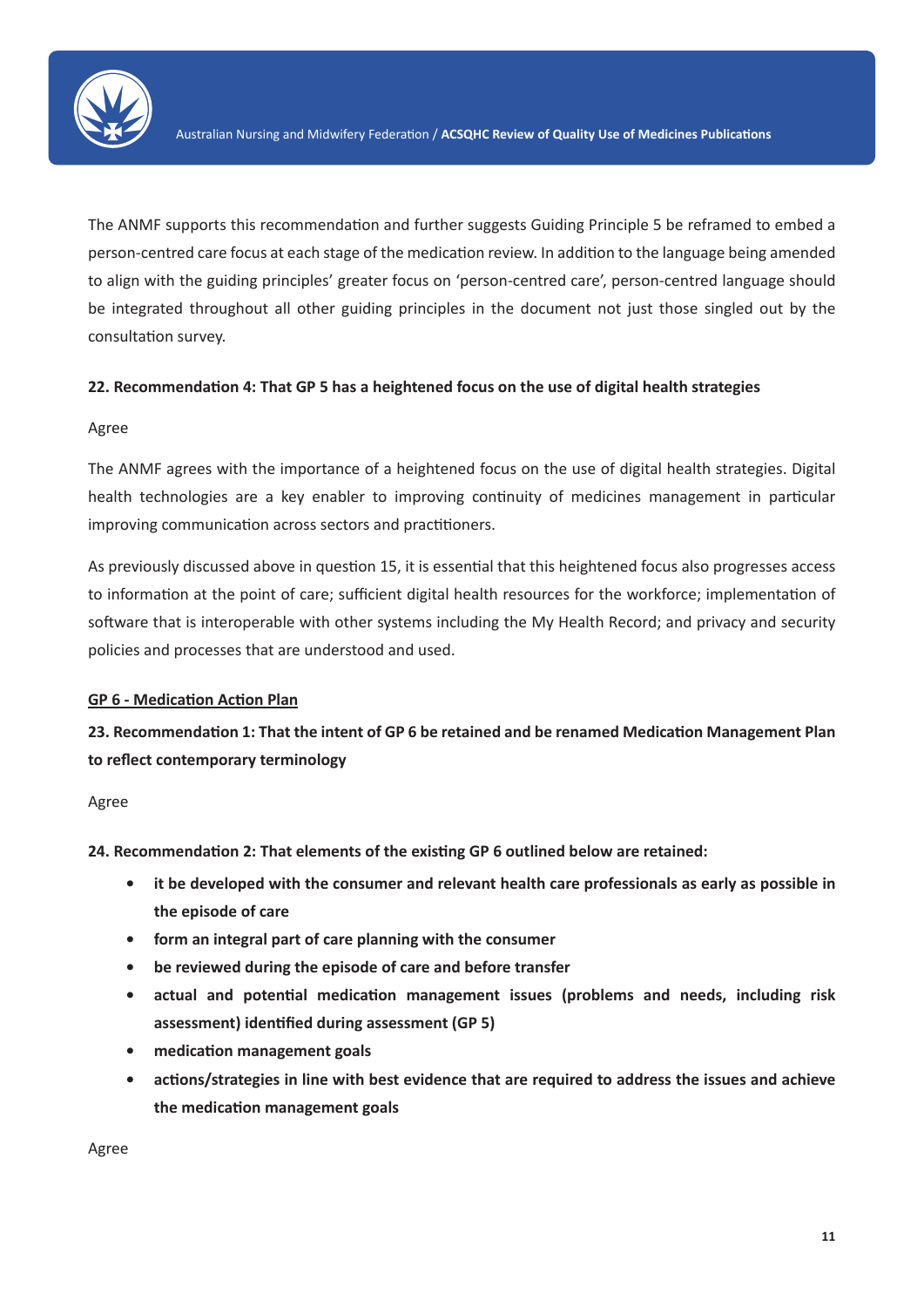

### **25. Recommendation 3: That GP 6 adopts a stronger patient-centred focus**

Agree

In addition to the amended language, person-centred language should be integrated throughout all other guiding principles in the document.

# **26. Recommendation 4: That GP 6 be broadened to integrate principles of a medication management plan in the community and hospital sector and reflect contemporary practice standards and guidelines**

### Agree

The ANMF agrees with this recommendation and also suggests GP 6 be broadened to include:

- the use of digital health technologies in line with other guiding principles; and,
- incorporate a greater focus on care collaboration and communication as per the overarching intent outlined in the consultation paper.

### **GP 7 - Supply of medicines information to consumers**

## **27. Recommendation 1: That GP 7 is retained and renamed 'Share medicines information with consumer'**

Agree

However, suggest amending the term 'consumer' to state 'the person receiving care'.

# **28. Recommendation 2: Ensure information within GP 7 continues to align with all relevant professional practice standards and that the resource list in GP 7 are updated**

### Agree

It is the position of the ANMF that greater controls need to be in place to protect people receiving care from medicines misuse resulting from unqualified staff's involvement in medication management for example care workers (however titled) administering medications under the guise of self-administration. Supply of medicines requires skill and expert knowledge. The revised guiding principles need to provide clear, unambiguous guidance as to who should prescribe, dispense, provide medicines advice, initiate, administer or assist with self-administration for quality use of medicines.

Further, the current GP 7 states that "*self-administration guidelines and protocols should be made available to consumers and/or their carers*" (p 37). The ANMF recommends a clear definition of self-administration, including assistance with self-administration of medicines, be provided in the glossary of the guiding principles that is consistent across the three quality use of medicines publications.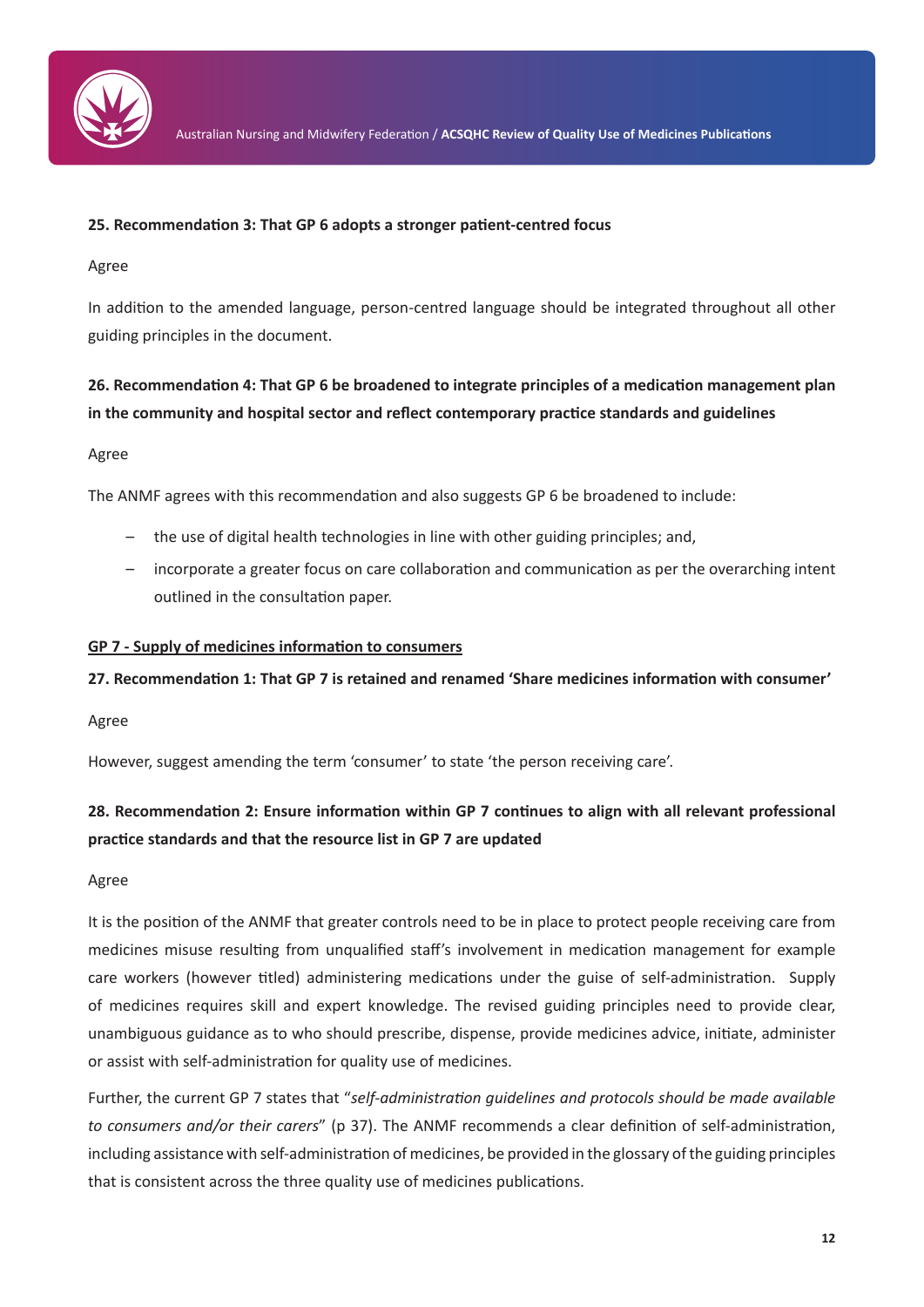

# **29. Recommendation 3: Adapt content within the Medication Safety Standard relevant to the provision of medicines information and medicines information resources to address transitions of care**

### Agree

As addressed in question 28, the supply and administration of medicines requires skill and expert knowledge. The revised guiding principles need to provide clear, unambiguous guidance as to who should provide medicines advice and information to address transitions of care for quality use of medicines.

# **30. Recommendation 4: Multimedia and multi-lingual resources are co-designed with consumers to be available to cater the needs of individualised groups**

Agree

### **GP 8 - Ongoing access to medicines**

**31. Recommendation 1: GP 8 have a heightened focus on the communication with consumers for medication access:**

- **a. when they are prescribed a new medicine or have an urgent change**
- **b. during stock shortages**
- **c. for regional/remote areas**

### Agree

The ANMF supports this recommendation to have a greater focus on communication for medication access in these circumstances. In addition, we suggest two further points be added to include transfer from one health service provider to another, for example from a residential aged care facility to hospital, and when a person is or has experienced an acute episode involving a change in their medication list.

# **32. Recommendation 2: For regional/remote areas, strategies and tools to support uninterrupted medication supply on transfer to a RACF such as the IMAC**

### Partly agree

Interruption of medication supply on transfer to a residential aged care facility is not limited to regional and remote areas. Our members working in the aged care sector often express frustration about not having access to medicines supply for residents when required. This includes the ability to provide a different dose to a resident at the point of care, or having timely access to appropriate medicines for a resident requiring end of life care. There should be an agreed national minimum requirement of medicines supply for all nursing homes to enable safe medicines management that results in safe and timely quality care delivery regardless of geographical location.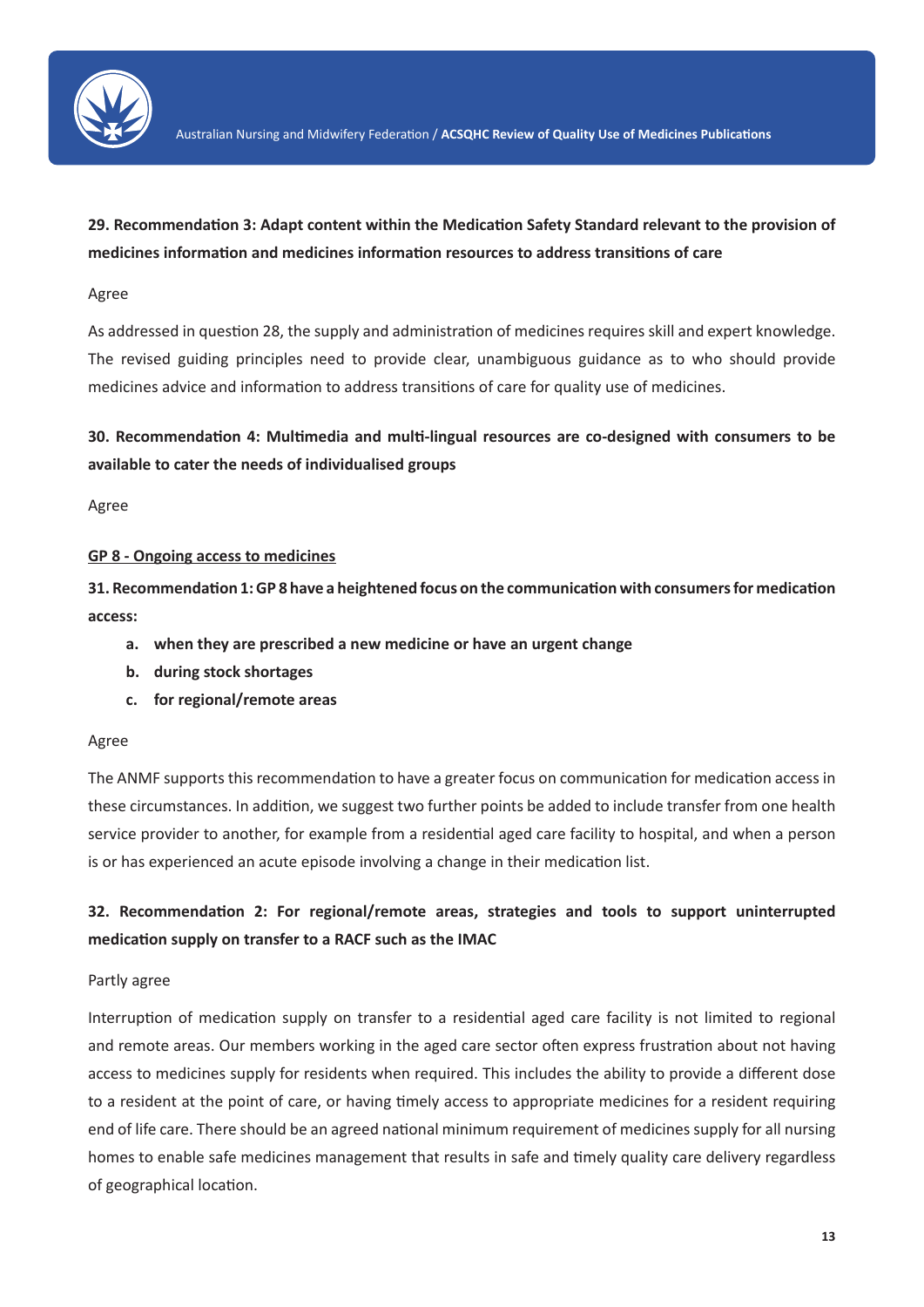

**33. Recommendation 3: A greater emphasis on the use of digital technology to improve access and continuity of care**

Agree

Please refer to the ANMF's response to question 15 and 22.

**34. Recommendation 4: Information under appropriate labelled medicines in GP 8, be moved to provision of medicines information under GP 9**

Agree

**35. Recommendation 5: That GP 8 has greater emphasis and more information on:**

- **a. the need for medication reconciliation prior to DAA packing for the first time, and after changes to medicines or hospital admission**
- **b. resources for accessing medications for complex conditions such as, Special Access S c h e m e , depots, S100**

### Agree

The ANMF supports this recommendation and further suggests that clear, unambiguous direction be provided regarding the use of dose administration aids (DAA) including medication reconciliation, administration of medicines from a DAA and systems to achieve safety in continuity of medicines administered from a DAA during transitions of care.

Medication reconciliation, matching medicines that a person should be prescribed with those that are prescribed, should occur prior to packing the DAA and following any changes to medicines prescribed. This is a process that should be undertaken by a pharmacist when packaging occurs and by a registered or enrolled nurse or midwife if required to administer medicines from a DAA. In accordance with the ANMF *Nursing Guidelines for Management of Medicines in Aged Care*<sup>3</sup> and the ANMF Position Statement on the *Use of*  dose administration aids,<sup>4</sup> nurses and midwives who administer medicines from a DAA are expected to take responsibility for identifying each individual medicine prior to administration. This is essential to ensure that the packaged medicines align with the prescribed order and that the correct medicines are administered safely.

<sup>3.</sup> Australian Nursing and Midwifery Federation (2012) Management of Medicines in Aged Care. Accessed on 10 December, 2021: http://anmf.org.au/documents/reports/Management\_of\_Medicines\_ Guidelines\_2013.pdf

<sup>4.</sup> Australian Nursing and Midwifery Federation (2018) Position statement: The use of dose administration aids by nurses and midwives. Accessed on 10 December 2021: https://anmf.org.au/documents/policies/PS\_Dose\_administration\_aids.pdf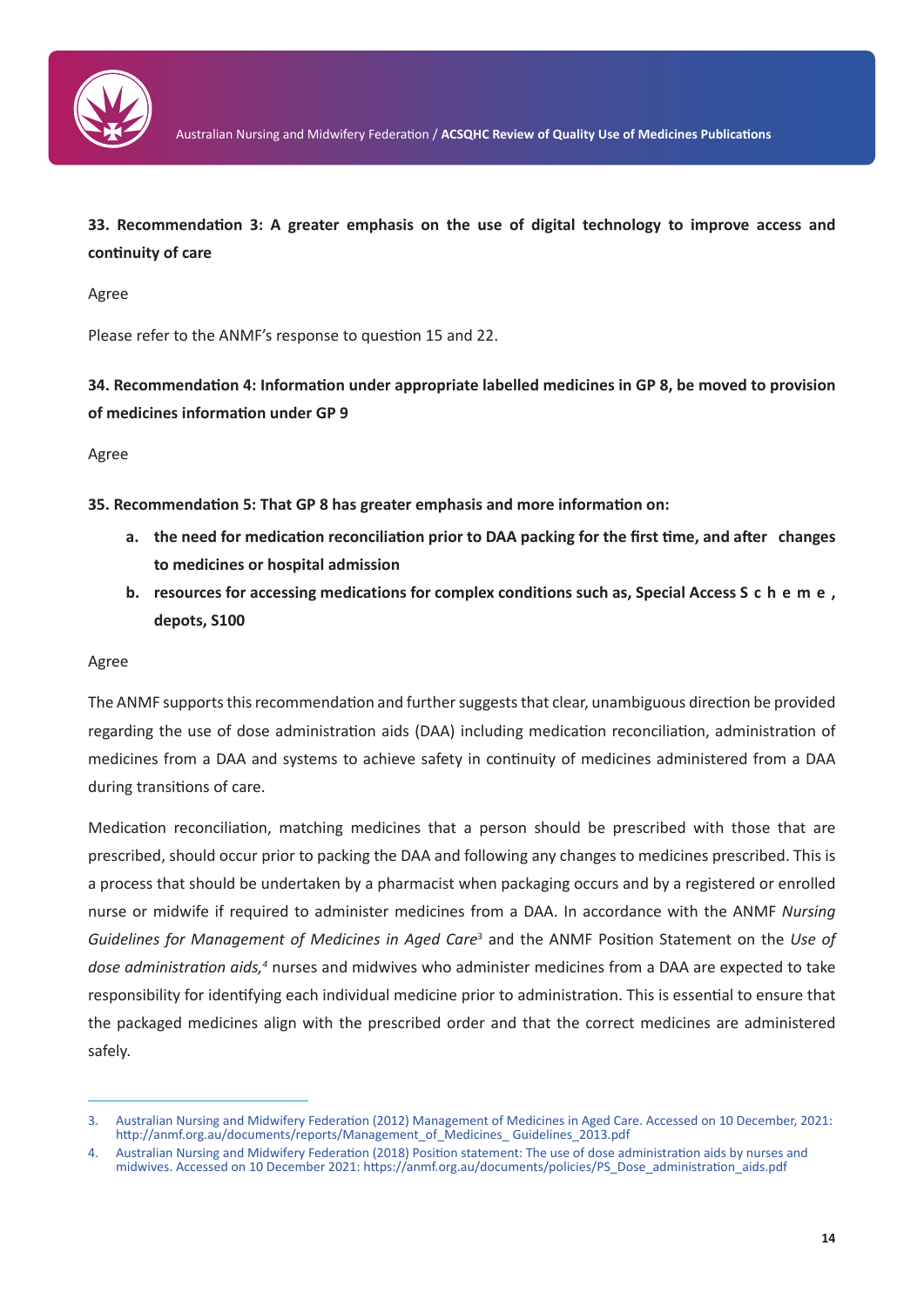

Where a person is assessed as being unable to self-administer their medicines, either from the original container of a DAA, a nurse or midwife who is able to reconcile and identify the medicines must administer them.

Transitions of care, particularly hospital admission for an acute episode of care, are often associated with medicine changes and medication errors. Medication reconciliation by pharmacists and nurses and midwives should occur at all transitions of care when medicine changes may have been made.

These recommendations regarding the use of DAAs should be explicitly detailed in the guiding principles including the roles and responsibilities of pharmacists, nurses and midwives in their use.

## **GP 9 - Communicating medicines information**

**36. Recommendation 1: That the content of GP 9 is retained and broadened to include the various types of transitions of care**

Agree

### **37. Recommendation 2: That GP 9 outlines strategies to facilitate the sharing of information including:**

- **a. digital technology**
- **b. the IMAC**
- **c. national on-screen presentation of discharge summaries**

### Agree

The ANMF supports the inclusion of these strategies. We also suggest strengthening care collaboration and communication throughout this guiding principle. Further it is essential that systems are secure to maintain the person's privacy.

Furthermore, as addressed previously in this submission, communicating medicines information requires skill and expert knowledge. The revised guiding principles need to provide clear, unambiguous guidance as to who should provide and receive medicines during handover to ensure continuity of care and safe medication management.

#### **GP 10 - Evaluation of medication management**

### **38. Recommendation 1: That GP 10:**

- **a. be renamed as 'Evaluation and quality improvement'**
- **b. have a heighted quality improvement focus**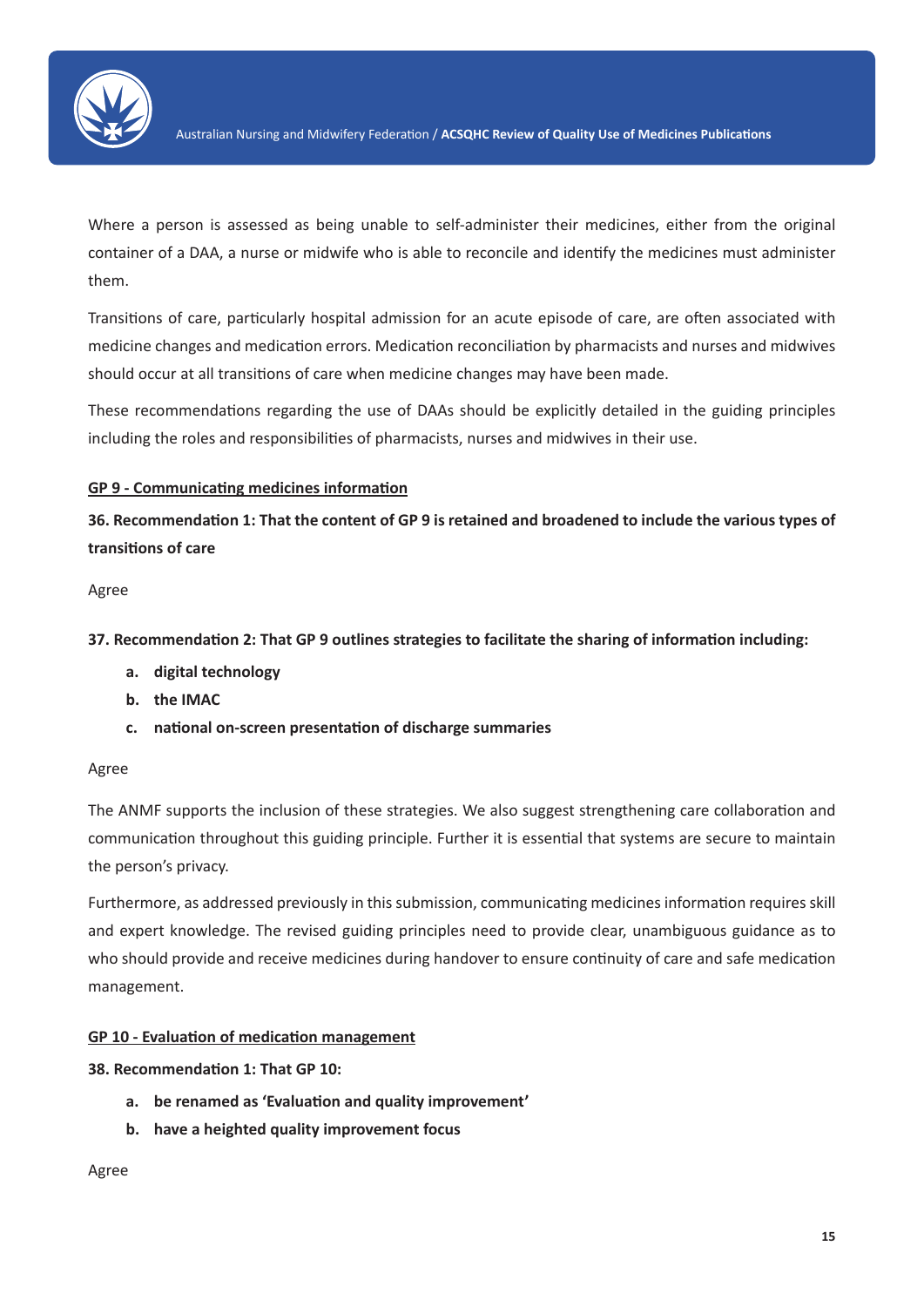

**39. Recommendation 2: As it relates to organisational governance, it be moved up after GP 3**

Agree

**40. Recommendation 2: That the existing 'evaluation' questions be adapted and incorporated as 'reflective questions' where relevant within each guiding principle**

Agree

Reflective questions following each guiding principle aids translation of concepts into practice and are supported.

### **Additional questions**

**41. Are all the current guiding principles still relevant to medication management within the existing**  *Guiding principles to achieve continuity in medication management***?**

Yes

**42. Are there any gaps or additional GPs that should be included in the updated** *Guiding principles to achieve continuity in medication management***?**

Yes

The ANMF suggests:

- an additional guiding principle to address the importance of effective communication policies and procedures including handover, documentation, responsibility and accountability, to achieve continuity in medication management be identified; and,
- the guiding principles clearly and unambiguously identify the importance that only those skilled and educated in medication management be responsible for medication management, including medication administration;

**43. Apart from those already identified, could some of the other GPs on similar topics be 'grouped together' when updating** *Guiding principles to achieve continuity in medication management***?**

No

**44. Are you satisfied that the areas of importance or increased emphasis in medication management that have been identified, will be incorporated into the GPs as proposed, in updating** *Guiding principles to achieve continuity in medication management***?**